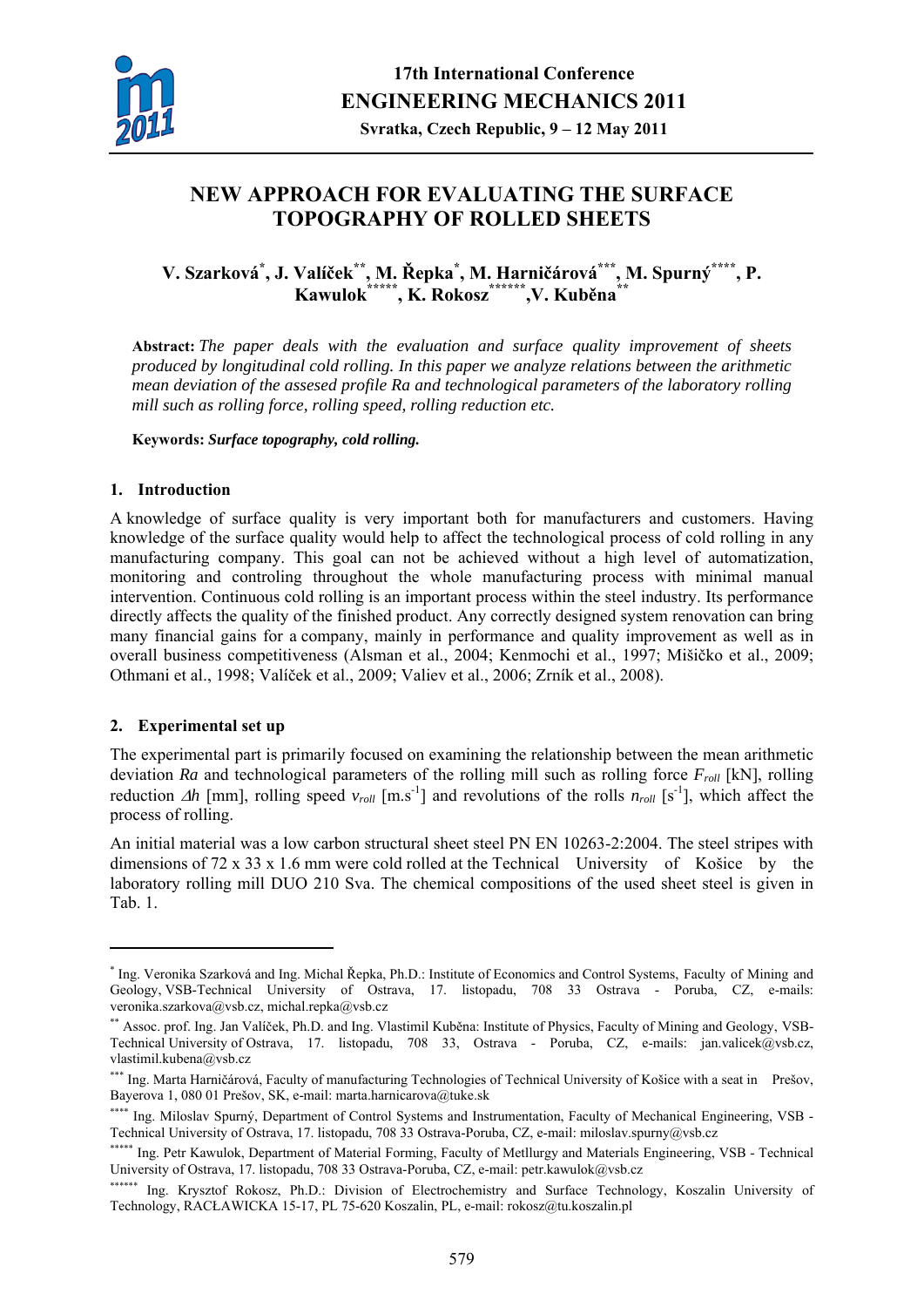|  | C | Mn                                                              | Si | P  |   | $C_{\rm r}$ |  |
|--|---|-----------------------------------------------------------------|----|----|---|-------------|--|
|  |   | $0.0228$   0.1928   0.0117   0.0081   0.0053   0.0209           |    |    |   |             |  |
|  |   | Cu                                                              | Al | Co | В | As          |  |
|  |   | $0.0014$   $0.0275$   $0.0562$   $0.0075$   $0.0004$   $0.0047$ |    |    |   |             |  |

*Tab. 1: Chemical composition of low carbon steel (%).* 

Chemical analysis was performed by a glow discharge optical emission spectrometer LECO GDS 750.

This device allows to perform quantitative chemical analysis of metals and alloys, which is based on the measurement and subsequent evaluation of the intensities of selected spectral lines of the given elements. It is a device for the simultaneous determination of all elements. The device is equipped with channels for the determination of 28 elements. These are: Mg, Al, Cu, B, Mo, Cd, Ni, Fe, Mn, Na, C, S, P, As, Si, Zn, Ti, Co, Ta, V, Cr, Pb, Sb, Bi, Sn, Nb, Zr and W. The analysis by means of this device depends on calibration using reference materials with a known advanced content of elements. Through plastic deformation that occurs during cold rolling, there were made four rolled pieces with different rolling reductions which are listed in Tab. 2.

| <b>Steel</b><br>strips<br>marking | $\boldsymbol{h_0}$<br>[mm] | $h_I$<br>[mm] | $\Delta h$<br>[mm] | Picture |
|-----------------------------------|----------------------------|---------------|--------------------|---------|
| a                                 | 1.6                        | 1.6           |                    |         |
| b                                 | 1.6                        | 1.2           | 0.4                |         |
| $\mathbf{C}$                      | 1.6                        | 1.1           | 0.5                |         |
| d                                 | 1.6                        | 1.0           | 0.6                |         |
| e                                 | 1.6                        | 0.8           | 0.8                |         |

*Tab. 2: Technological parameters of created steel strips.* 

The steel strips *b, c, d, e* were several times rerolled at the rolling force  $F_{roll}$  from 65.55 to 90.07 kN and at the rolling speed of  $v_{roll} = 0.7 \text{ m.s}^{-1}$ . The original sample *a* did not pass through the rolling mill by reason of a mutual comparison of surface roughness on the rolled pieces.

## **3. Results and discussion**

The surface topography of the sheet steel strips was measured in three regions due to different deformation of material. The region I represents the entrance zone of the steel strip and its surface topography within this region. The region II represents the middle zone and the region III represents the bottom zone of the steel strip. The surface topography was measured by an optical profilometer MicroProf FRT. The steel strips were placed on the scanning table and these three regions with dimensions of 5 x 5 mm were scanned by a stationary sensor with a step of 3 μm and frequency of 1 kHz. In this manner, the surface topography data were obtained.

The collected data were analyzed using Gwyddion. The surface roughness data were obtained from all measured regions using this program. The surface roughness information in explicit form for each of the selected parameters (the rolling reduction  $\Delta h$ , the mean arithmetic deviation of the assessed surface profile *Ra,* the root mean square deviation from the assessed profile *Rq* and the maximum height of profile *Rz*) are given in Tab. 3.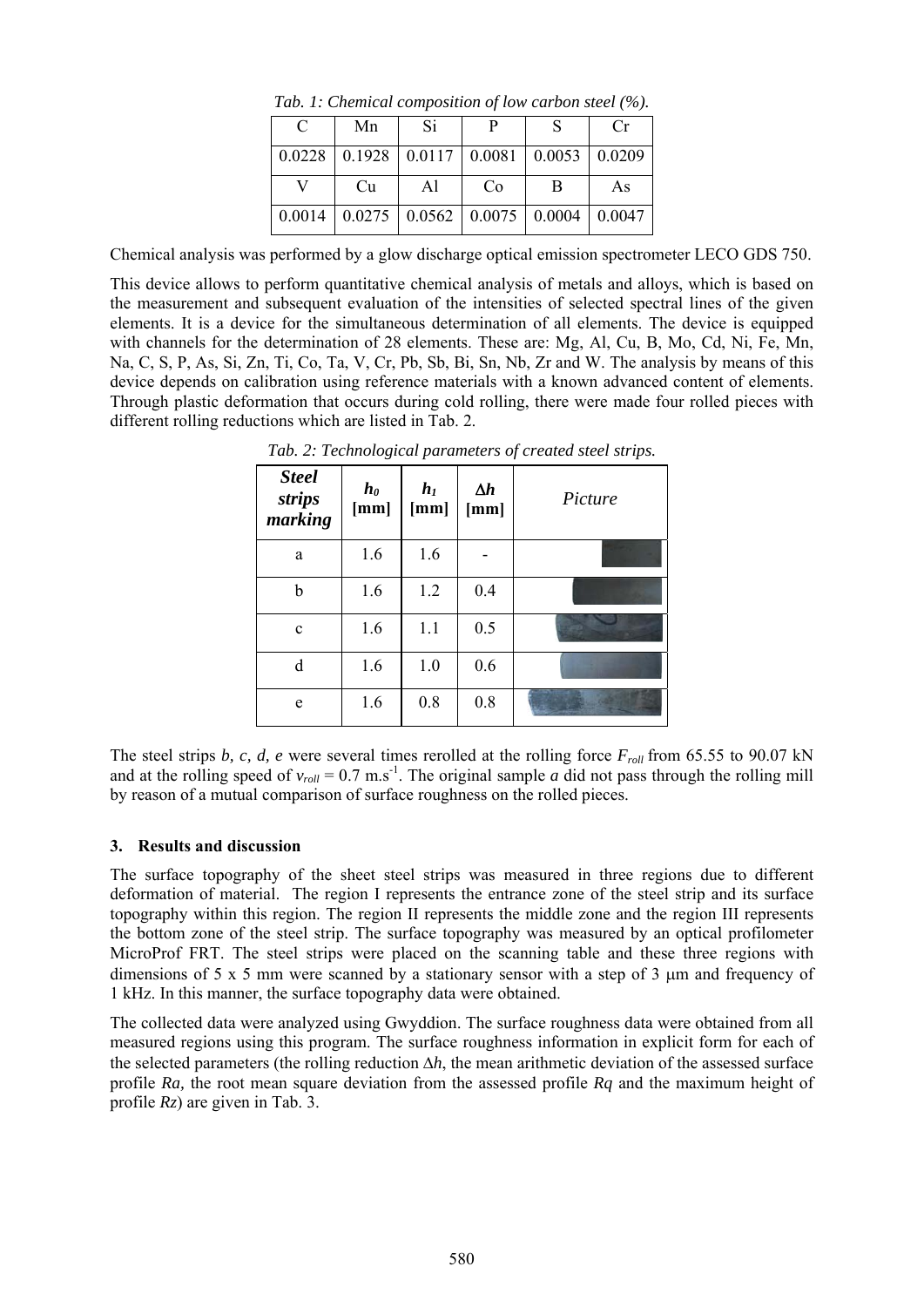|                         | <b>Region I</b> |           |           | <b>Region II</b> |           | <b>Region III</b> |                         |       |           |
|-------------------------|-----------------|-----------|-----------|------------------|-----------|-------------------|-------------------------|-------|-----------|
| Steel strips<br>marking | $Ra[\mu m]$     | $Rq$ [µm] | $Rz$ [µm] | $Ra[\mu m]$      | $Rq$ [µm] | $Rz$ [µm]         | $Ra[\mu m]   Rq[\mu m]$ |       | $Rz$ [µm] |
| a                       |                 |           |           | 0.722            | 0.967     | 6.860             | 0.712                   | 0.955 | 7.053     |
| b                       | 0.341           | 0.479     | 3.011     | 0.349            | 0.485     | 3.293             | 0.428                   | 0.593 | 3.946     |
| $\mathbf{c}$            | 0.325           | 0.425     | 2.545     | 0,444            | 0.583     | 3.714             | 0.392                   | 0.569 | 5.277     |
| d                       | 0.179           | 0.235     | 1.448     | 0.218            | 0.293     | 2.097             | 0.247                   | 0.340 | 2.519     |
| e                       | 0.214           | 0.284     | 2.244     | 0.131            | 0.185     | 1.769             | 0.161                   | 0.229 | 2.136     |

*Tab. 3: Assessment* parameters *of the* surface *roughness obtained from each sample and region.* 

The surface roughness is expressed in implicit form as follows:  $Ra = f(F_{roll}, \Delta h, v_{roll}, n_{roll})$ . It is necessary to search for the relations between the technology, material and final surface quality. The charts (Tab. 4) were created on the basis of the obtained data.

*Tab. 4: Dependence of the Ra on the technological parameters of rolling mill.*